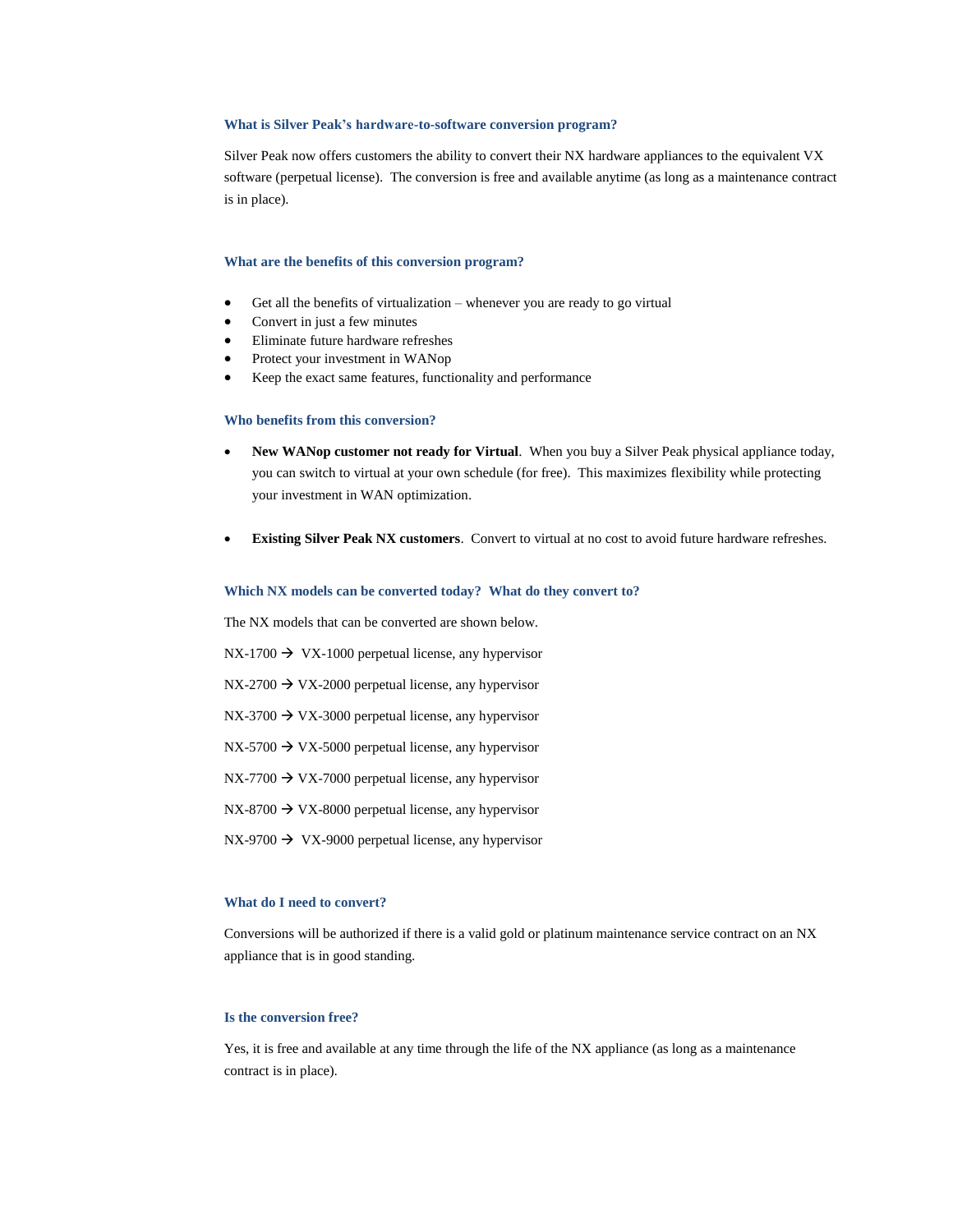## **Does the maintenance contract transfer, too?**

Upon product conversion, the maintenance service contract associated with the NX appliance will be transferred to the converted VX appliance. The level (Gold, Platinum), term and expiration date of the contract will not change.

Because the upgrade is free, Silver Peak does not credit any difference in pricing between an NX and VX maintenance contract.

#### **What happens when the converted maintenance contract expires?**

You can purchase a new maintenance contract for your VX appliance.

# **Does the conversion require a network upgrade?**

There is a minimum release of VXOA software supported by each virtual model. As a result, converting to a specific virtual model dictates the minimum VXOA release that customers can run in their network

# **How do I convert?**

The conversion process must be initiated by the customer via the customer support portal using the following steps. (Silver Peak employees cannot do this on behalf of customers):

- Login to the support portal and view your inventory.
- Click on the "Convert to Virtual" button beside any NX appliances entitled to be converted
- Follow the onscreen instructions
- Acknowledge that the conversion is not reversible
- New VX licenses will be emailed to you

# **Can I convert back?**

The conversion process is not reversible, nor does a VX service contract allow the conversion of VX series appliances to NX series appliances

# **Can I convert my NX to VRX software?**

No, the conversion process is only available today for VX software.

# **Can I upgrade my new VX to a larger model?**

Yes, VX upgrade SKUs are available for purchase from Silver Peak.

## **What happens to my NX appliance upon conversion?**